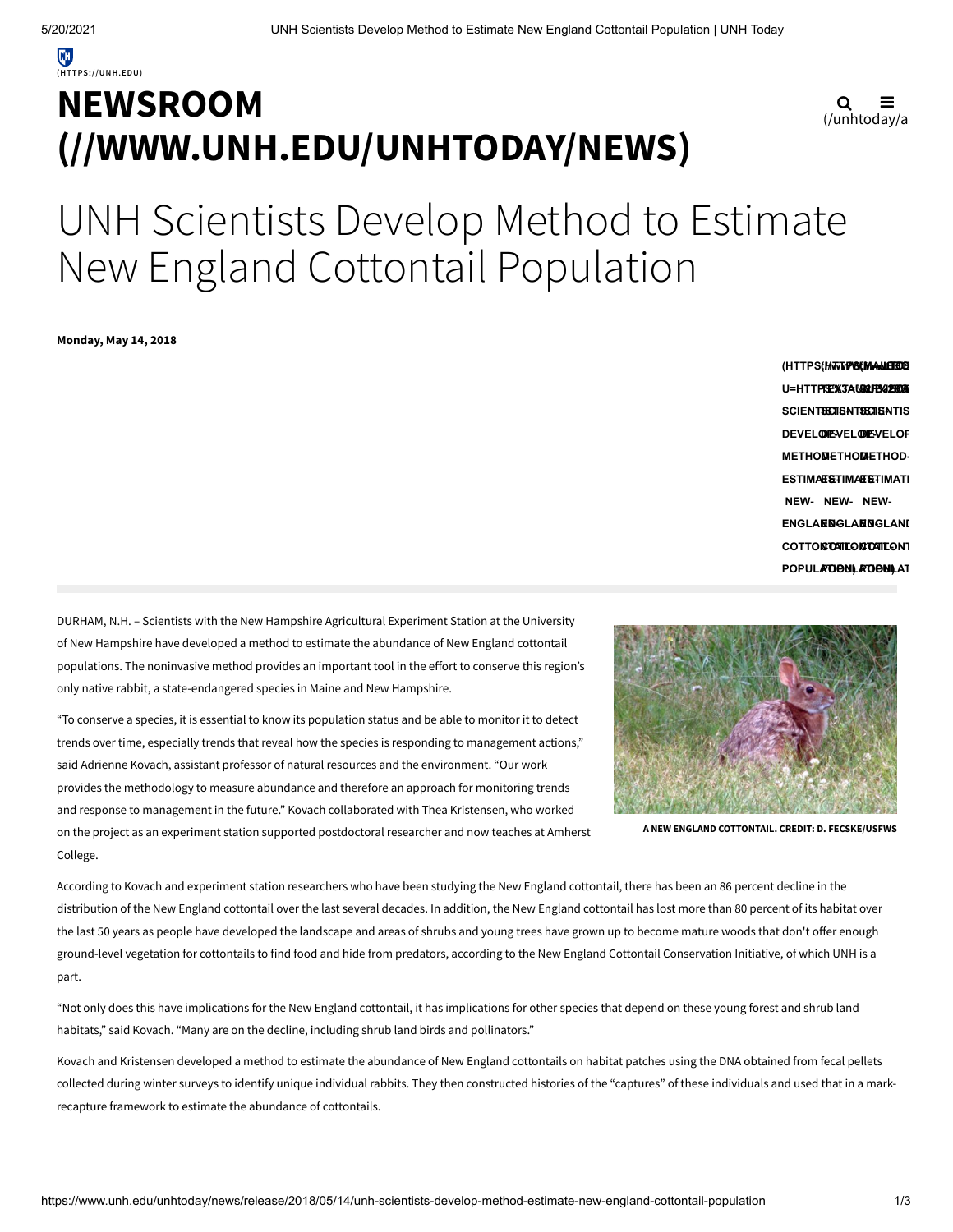## 5/20/2021 UNH Scientists Develop Method to Estimate New England Cottontail Population | UNH Today

"New England cottontails are a rare and secretive species," said Kovach. "They are exceedingly difficult to monitor. Observations or trapping are not practical, and noninvasive genetic methods tied to fecal pellet sampling is the most effective way to monitor them. We determined the level of survey effort needed by field biologists to collect sufficient data for precise and accurate population estimates."

Going forward, this new estimation method will be integrated into ongoing conservation and monitoring activities for the New England cottontail. Specifically, this method can be used to assess cottontail population status and measure the response to habitat management and restoration.

"This is an area of uncertainty in New England cottontail conservation. Despite a tremendous habitat restoration effort, we do not know how effective this management is for helping the species. This method now provides a way to directly measure and quantify the effectiveness of management on the cottontail populations. We are currently implementing this method on 30 managed sites across the species range to estimate population sizes and measure the response to management," Kovach said.

This research is presented in the journal Ecosphere. It is based upon work supported by the NH Agricultural Experiment Station, through joint funding of the National Institute of Food and Agriculture, U.S. Department of Agriculture, under award number 225575, and the state of New Hampshire. Funding also was provided by the U.S. Fish and Wildlife Service (Region 5, Division of Natural Resources, National Wildlife Refuge System), the Maine Department of Inland Fisheries & Wildlife, and the Connecticut Department of Energy & Environmental Protection.

Founded in 1887, the NH Agricultural Experiment Station [\(http://colsa.unh.edu/nhaes\)](http://colsa.unh.edu/nhaes) at the UNH College of Life Sciences and Agriculture [\(https://colsa.unh.edu/\)](https://colsa.unh.edu/) is UNH's original research center and an elemental component of New Hampshire's land-grant university heritage and mission.

The University of New Hampshire is a flagship research university that inspires innovation and transforms lives in our state, nation and world. More than 16,000 students from all 50 states and 71 countries engage with an award-winning faculty in top ranked programs in business, engineering, law, health and human services, liberal arts and the sciences across more than 200 programs of study. UNH's research portfolio includes partnerships with NASA, NOAA, NSF and NIH, receiving more than \$100 million in competitive external funding every year to further explore and define the frontiers of land, sea and space.

#### **Editor's Notes:**

## **PHOTO AVAILABLE FOR DOWNLOAD**

<https://colsa.unh.edu/nhaes/sites/colsa.unh.edu.nhaes/files/media/images/usfwscottontail.jpg> (https://colsa.unh.edu/nhaes/sites/colsa.unh.edu.nhaes/files/media/images/usfwscottontail.jpg) A New England cottontail. Credit: D. Fecske/USFWS

#### Media Contact

Lori Tyler Gula, PhD [\(/unhtoday/contributor/lori-tyler-gula-phd\)](https://www.unh.edu/unhtoday/contributor/lori-tyler-gula-phd) | NH Agricultural Experiment Station | lori.gula@unh.edu [\(mailto:lori.gula@unh.edu\)](mailto:lori.gula@unh.edu) | 603-862- 1452

### **LATEST NEWS**

**[UNH Finds Angel Investor Market on the Rise in 2020 \(/unhtoday/news/release/2021/05/19/unh-finds-angel-investor-market-rise-2020\)](https://www.unh.edu/unhtoday/news/release/2021/05/19/unh-finds-angel-investor-market-rise-2020)** May 19, 2021

**[Media Advisory: University of New Hampshire 2020 and 2021 Commencements \(/unhtoday/news/release/2021/05/18/media-advisory-university-new-hampshire-](https://www.unh.edu/unhtoday/news/release/2021/05/18/media-advisory-university-new-hampshire-2020-and-2021-commencements)2020-and-2021-commencements)** May 18, 2021

**[UNH Research Estimates 1.4 Million Children Have Yearly Violence-Related Medical Visits \(/unhtoday/news/release/2021/05/12/unh-research-estimates-14-million](https://www.unh.edu/unhtoday/news/release/2021/05/12/unh-research-estimates-14-million-children-have-yearly-violence-related)children-have-yearly-violence-related)** May 12, 2021

**[UNH RIFC 50 Franchise Index Surges in Q1 With Red Robin, Avis and Joint Chiropractic \(/unhtoday/news/release/2021/05/11/unh-rifc-50-franchise-index-surges-q1](https://www.unh.edu/unhtoday/news/release/2021/05/11/unh-rifc-50-franchise-index-surges-q1-red-robin-avis-and-joint-chiropractic) red-robin-avis-and-joint-chiropractic)** May 11, 2021

**[UNH Partners with Smuttynose Brewing Co. on New Lager \(/unhtoday/news/release/2021/05/10/unh-partners-smuttynose-brewing-co-new-lager\)](https://www.unh.edu/unhtoday/news/release/2021/05/10/unh-partners-smuttynose-brewing-co-new-lager)** May 10, 2021

**[VIEW](https://www.unh.edu/unhtoday/news) ALL**